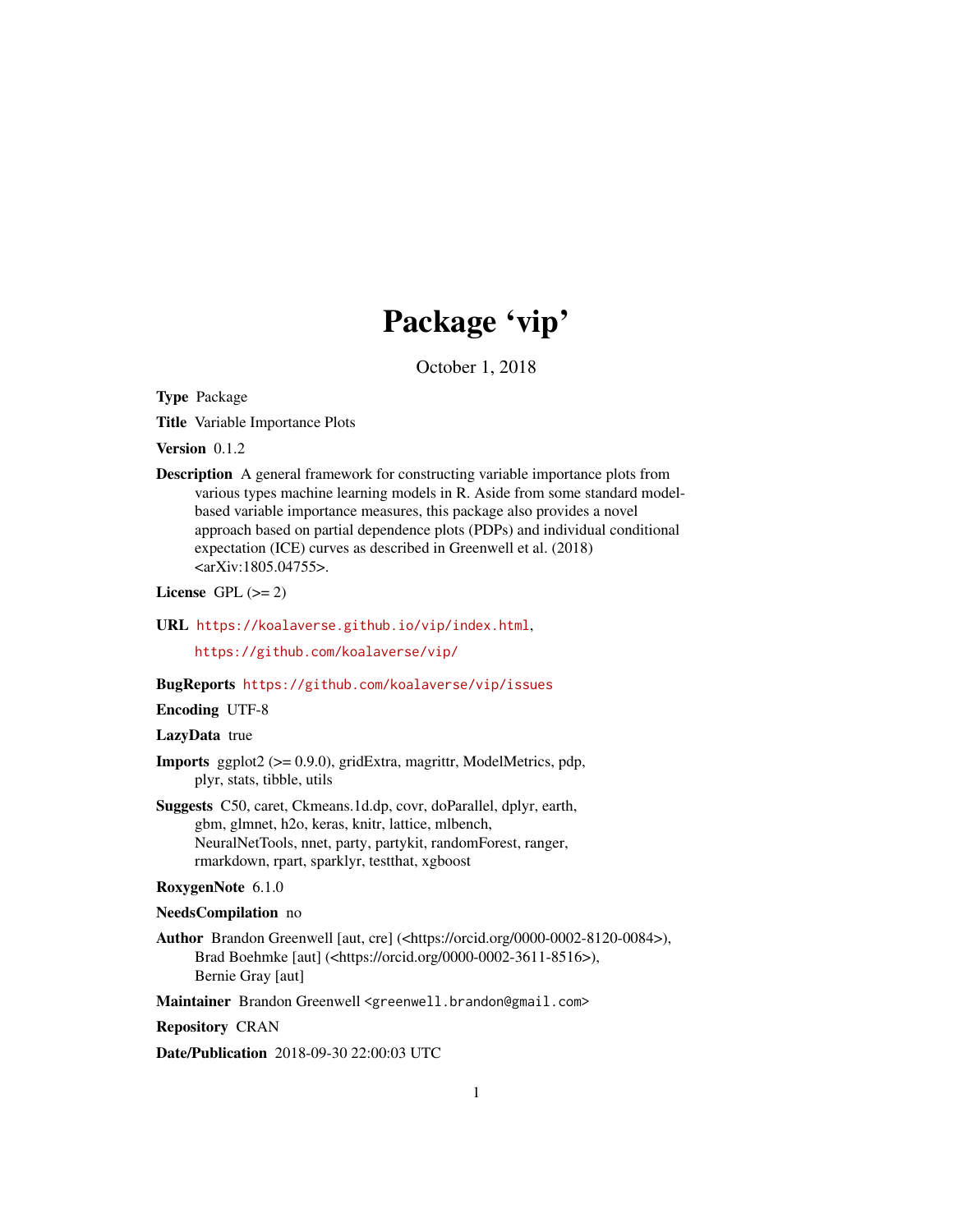## <span id="page-1-0"></span>R topics documented:

| Index |  |  |  |  |  |  |  |  |  |  |  |  |  |  |  |  |  |  |  |  |  |
|-------|--|--|--|--|--|--|--|--|--|--|--|--|--|--|--|--|--|--|--|--|--|

<span id="page-1-1"></span>

vi *Variable Importance*

#### Description

Compute variable importance scores for the predictors in a model.

#### Usage

```
vi(object, method = c("model", "pdp", "ice", "permute"), feature_names,
 FUN = NULL, abbreviate_feature_names = NULL, sort = TRUE,
 decreasing = TRUE, scale = FALSE, ...)
```
### Arguments

| object                   | A fitted model object (e.g., a "randomForest" object).                                                                                                                                                                                                                                                                                                           |
|--------------------------|------------------------------------------------------------------------------------------------------------------------------------------------------------------------------------------------------------------------------------------------------------------------------------------------------------------------------------------------------------------|
| method                   | Character string specifying the type of variable importance (VI) to compute.<br>Current options are "model" (for model-based VI scores), "pdp" (for PDP-<br>based VI scores), "ice" (for ICE-based VI scores), and "permute" (for permutation-<br>based VI scores). The default is "model". For details on the PDP/ICE-based<br>method, see the reference below. |
| feature_names            | Character string giving the names of the predictor variables (i.e., features) of<br>interest.                                                                                                                                                                                                                                                                    |
| <b>FUN</b>               | List with two components, "cat" and "con", containing the functions to use for<br>categorical and continuous features, respectively. If NULL, the standard deviation<br>is used for continuous features. For categorical features, the range statistic is<br>used (i.e., $(max - min) / 4$ ).                                                                    |
| abbreviate_feature_names |                                                                                                                                                                                                                                                                                                                                                                  |
|                          | Integer specifying the length at which to abbreviate feature names. Default is<br>NULL which results in no abbreviation ( <i>i.e.</i> , the full name of each feature will be<br>printed).                                                                                                                                                                       |
| sort                     | Logical indicating whether or not to order the sort the variable importance scores.<br>Default is TRUE.                                                                                                                                                                                                                                                          |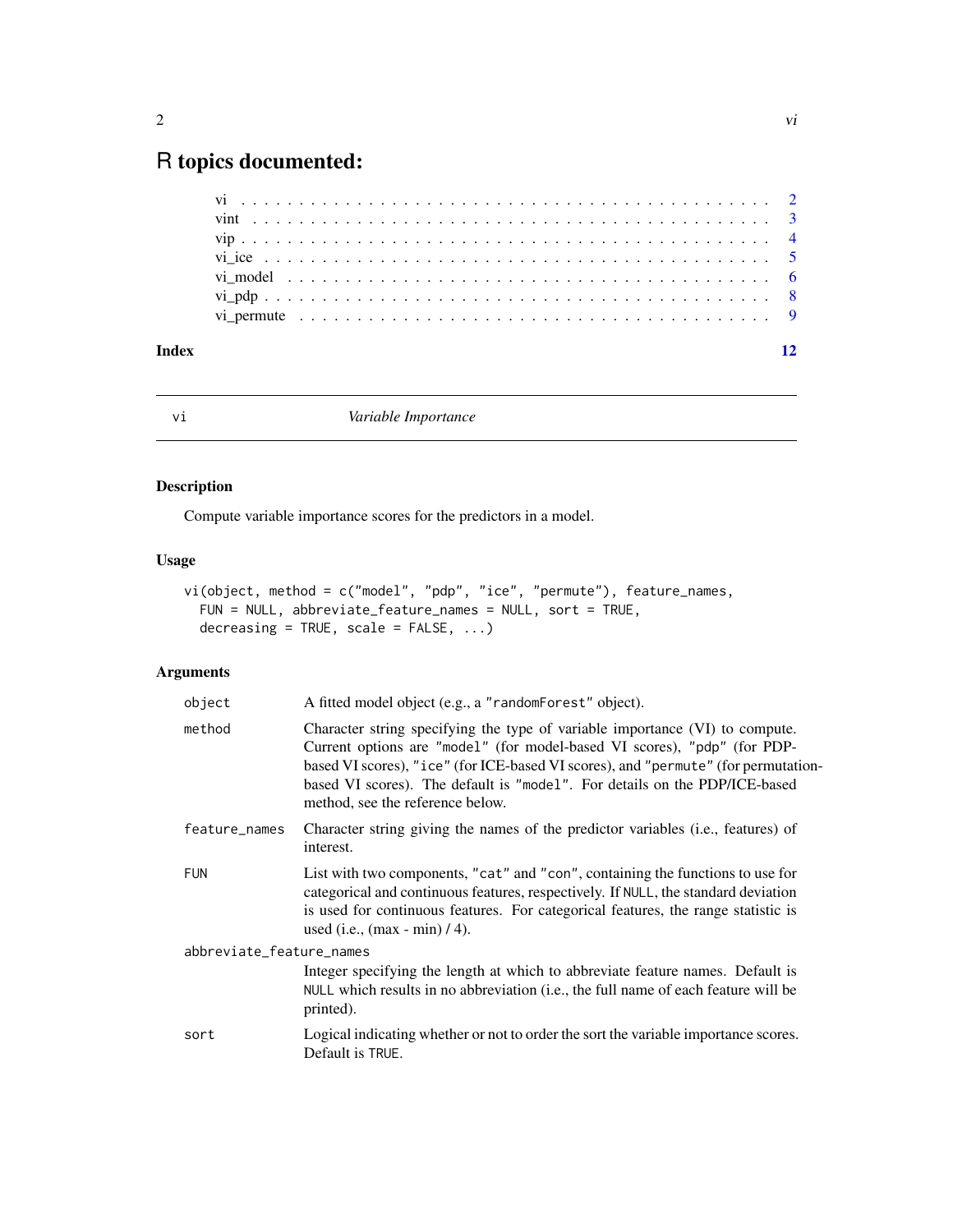<span id="page-2-0"></span>

| decreasing | Logical indicating whether or not the variable importance scores should be<br>sorted in descending (TRUE) or ascending (FALSE) order of importance. Default<br>is TRUE. |
|------------|-------------------------------------------------------------------------------------------------------------------------------------------------------------------------|
| scale      | Logical indicating whether or not to scale the variable importance scores so that<br>the largest is 100. Default is FALSE.                                              |
| $\cdots$   | Additional optional arguments.                                                                                                                                          |

#### Value

A tidy data frame (i.e., a "tibble" object) with two columns: Variable and Importance. For "glm"-like object, an additional column, called Sign, is also included which includes the sign (i.e., POS/NEG) of the original coefficient.

#### References

Greenwell, B. M., Boehmke, B. C., and McCarthy, A. J. A Simple and Effective Model-Based Variable Importance Measure. arXiv preprint arXiv:1805.04755 (2018).

#### Examples

```
#
# A projection pursuit regression example
#
# Load the sample data
data(mtcars)
# Fit a projection pursuit regression model
mtcars.ppr <- ppr(mpg \sim ., data = mtcars, nterms = 1)
# Compute variable importance scores
vi(mtcars.ppr, method = "ice")
# Plot variable importance scores
vip(mtcars.ppr, method = "ice")
```
vint *Interaction Effects*

#### Description

Compute the strength of two-way interaction effects. For details, see the reference below.

#### Usage

```
vint(object, feature_names, progress = "none", parallel = FALSE,
 paropts = NULL, ...
```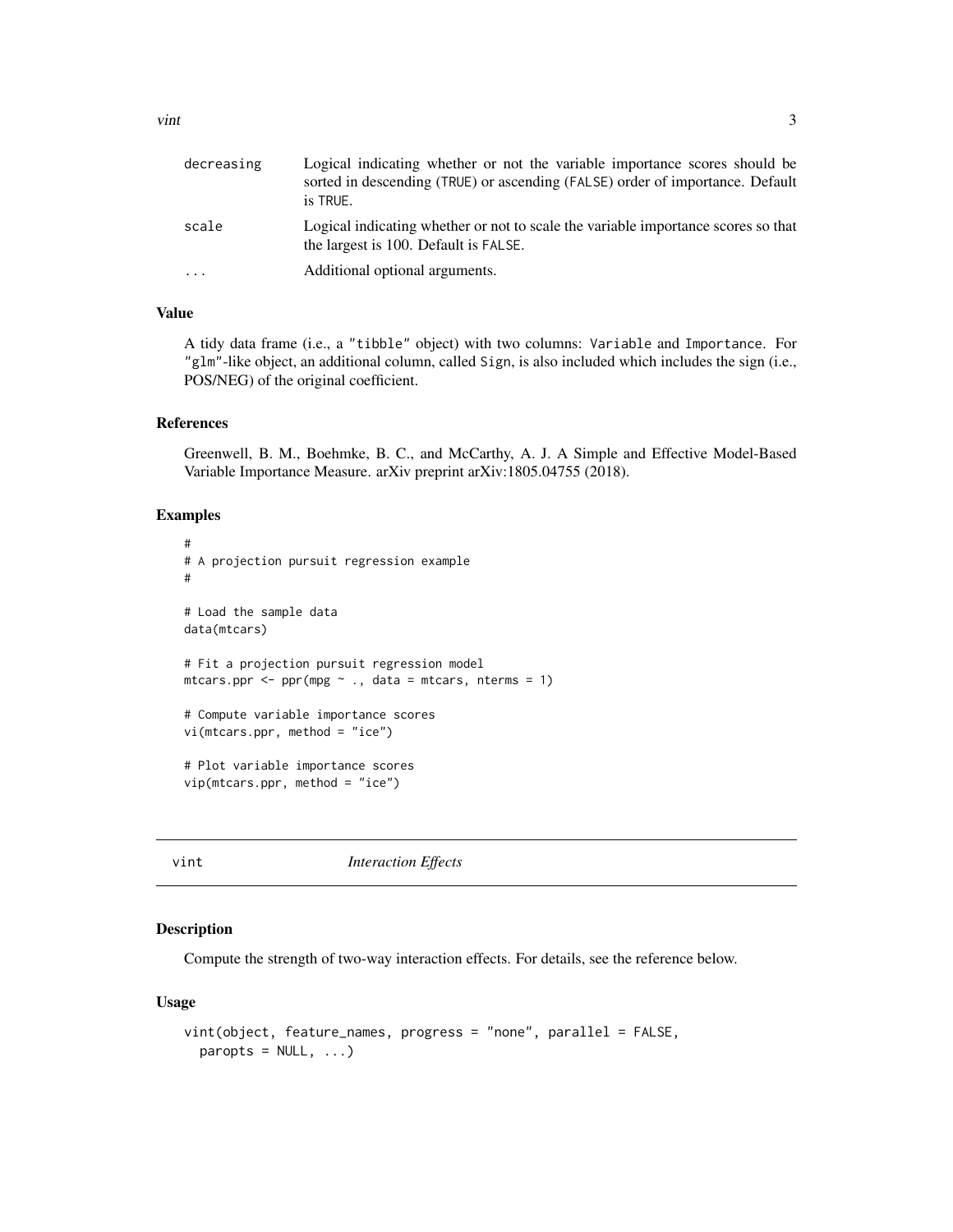#### <span id="page-3-0"></span>Arguments

| object        | A fitted model object (e.g., a "randomForest" object).                                                                                                                |
|---------------|-----------------------------------------------------------------------------------------------------------------------------------------------------------------------|
| feature_names | Character string giving the names of the two features of interest.                                                                                                    |
| progress      | Character string giving the name of the progress bar to use while constructing the<br>interaction statistics. See create_progress_bar for details. Default is "none". |
| parallel      | Logical indicating whether or not to run partial in parallel using a backend<br>provided by the foreach package. Default is FALSE.                                    |
| paropts       | List containing additional options to be passed onto foreach when parallel = TRUE.                                                                                    |
| $\ddotsc$     | Additional optional arguments to be passed onto partial.                                                                                                              |

#### Details

Coming soon!

#### References

Greenwell, B. M., Boehmke, B. C., and McCarthy, A. J.: A Simple and Effective Model-Based Variable Importance Measure. arXiv preprint arXiv:1805.04755 (2018).

vip *Variable Importance Plots*

#### Description

vip(object, ...)

Plot variable importance scores for the predictors in a model.

#### Usage

```
## Default S3 method:
vip(object, num_features = 10L, bar = TRUE,
 width = 0.75, horizontal = TRUE, alpha = 1, color = "grey35",
 fill = "grey35", size = 1, shape = 19, ...)
```
#### Arguments

| object       | A fitted model object (e.g., a "random-orest" object) or an object that inherits<br>from class $"vi"$ .                             |
|--------------|-------------------------------------------------------------------------------------------------------------------------------------|
| .            | Additional optional arguments to be passed onto $vi$ .                                                                              |
| num_features | Integer specifying the number of variable importance scores to plot. Default is<br>10.                                              |
| bar          | Logical indicating whether or not to produce a barplot. Default is TRUE. If<br>$bar =$ FALSE, then a dotchart is displayed instead. |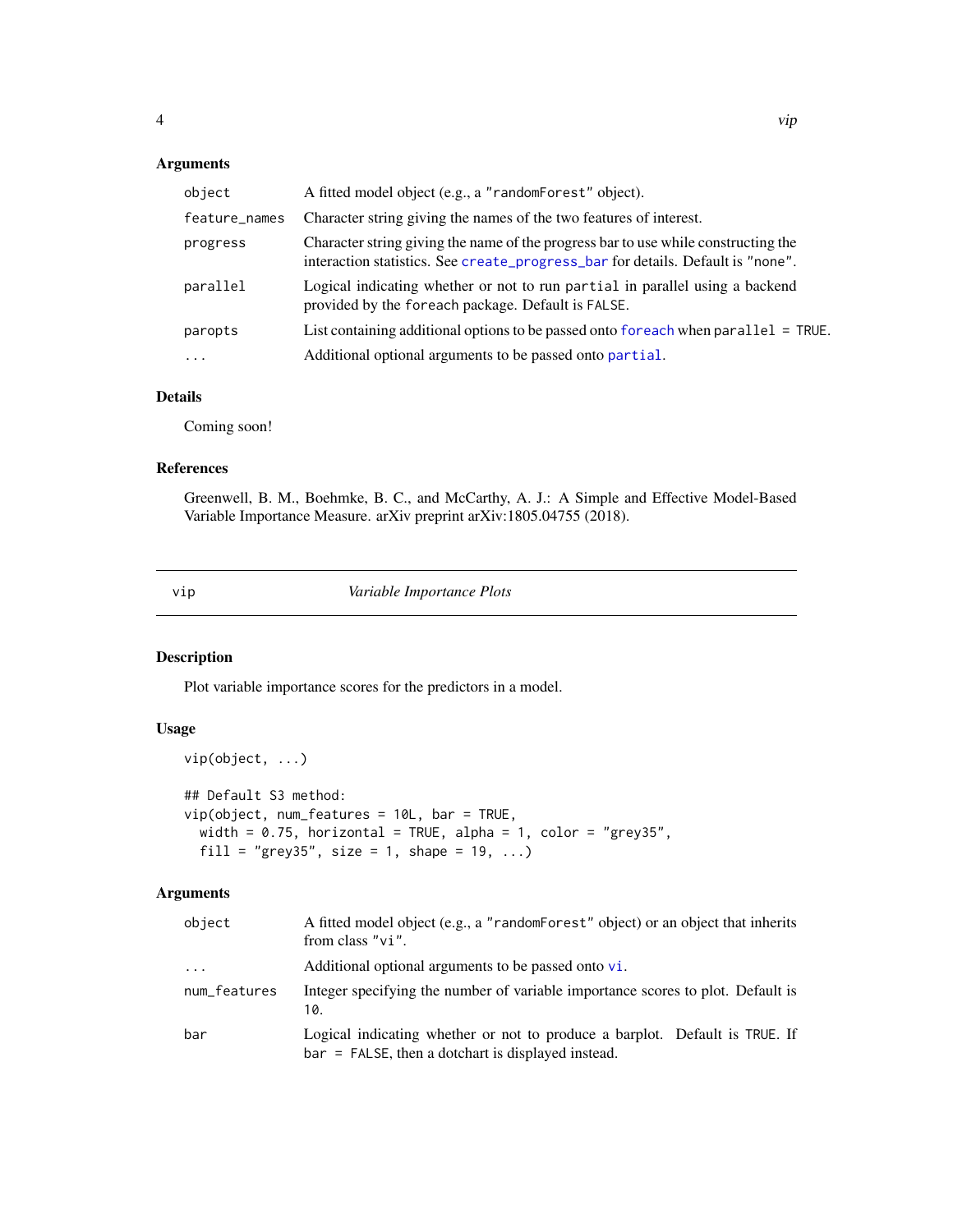<span id="page-4-0"></span>

| width      | Numeric value specifying the width of the bars when $bar = TRUE$ . Default is<br>0.75.                                                            |
|------------|---------------------------------------------------------------------------------------------------------------------------------------------------|
| horizontal | Logical indicating whether or not to plot the importance scores on the x-axis<br>(TRUE). Default is TRUE.                                         |
| alpha      | Numeric value between 0 and 1 giving the transparency of the bars (bar = TRUE)<br>or points ( $bar = FALSE$ ).                                    |
| color      | Character string specifying the color to use for the borders of the bars. Could<br>also be a function, such as heat. colors. Default is "grey35". |
| fill       | Character string specifying the color to use to fill the bars. Could also be a<br>function, such as heat. colors. Default is "grey35".            |
| size       | Numeric value indicating the size to use for the points whenever $bar = FALEE$ .<br>Default is 1.                                                 |
| shape      | Numeric value indicating the shape to use for the points whenever $bar = FALSE$ .<br>Default is 1.                                                |

#### Examples

```
#
# A projection pursuit regression example
#
# Load the sample data
data(mtcars)
# Fit a projection pursuit regression model
model \leq ppr(mpg \sim ., data = mtcars, nterms = 1)
# Construct variable importance plot
vip(model, method = "ice")
# Better yet, store the variable importance scores and then plot
vi_scores <- vi(model, method = "ice")
vip(vi_scores, bar = FALSE, size = 3, horiz = FALSE)
# The \code{\link[magrittr]{\%T>\%}} operator is imported for convenience
vi_scores <- model %>%
  vi(method = "ice") %T>%
  {print(vip(.))}vi_scores
```
vi\_ice *ICE-Based Variable Importance*

#### Description

Compute ICE-based variable importance scores for the predictors in a model. (This function is meant for internal use only.)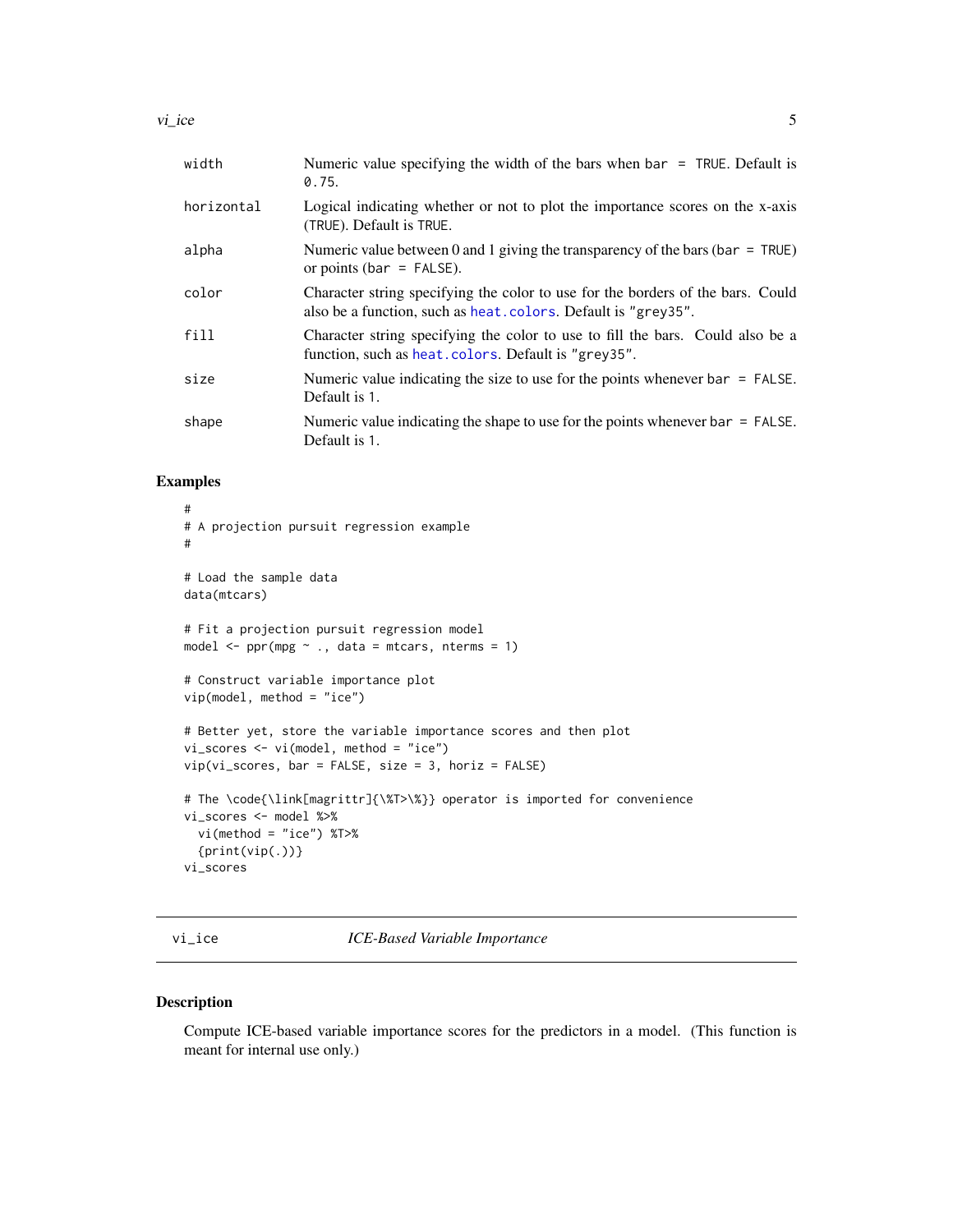#### Usage

```
vi_ice(object, ...)
## Default S3 method:
vi_ice(object, feature_names, FUN = NULL, ...)
```
#### Arguments

| object        | A fitted model object (e.g., a "randomForest" object).                                                                                                                                                                                                                                        |
|---------------|-----------------------------------------------------------------------------------------------------------------------------------------------------------------------------------------------------------------------------------------------------------------------------------------------|
| $\cdots$      | Additional optional arguments to be passed onto partial.                                                                                                                                                                                                                                      |
| feature_names | Character string giving the names of the predictor variables ( <i>i.e.</i> , features) of<br>interest.                                                                                                                                                                                        |
| <b>FUN</b>    | List with two components, "cat" and "con", containing the functions to use for<br>categorical and continuous features, respectively. If NULL, the standard deviation<br>is used for continuous features. For categorical features, the range statistic is<br>used (i.e., $(max - min) / 4$ ). |

#### Details

Coming soon!

#### Value

A tidy data frame (i.e., a "tibble" object) with two columns, Variable and Importance, containing the variable name and its associated importance score, respectively.

vi\_model *Model-Based Variable Importance*

#### Description

Compute model-based variable importance scores for the predictors in a model. (This function is meant for internal use only.)

#### Usage

```
vi_model(object, ...)
## Default S3 method:
vi_model(object, ...)
## S3 method for class 'C5.0'
vi_model(object, ...)
## S3 method for class 'constparty'
vi_model(object, ...)
```
<span id="page-5-0"></span>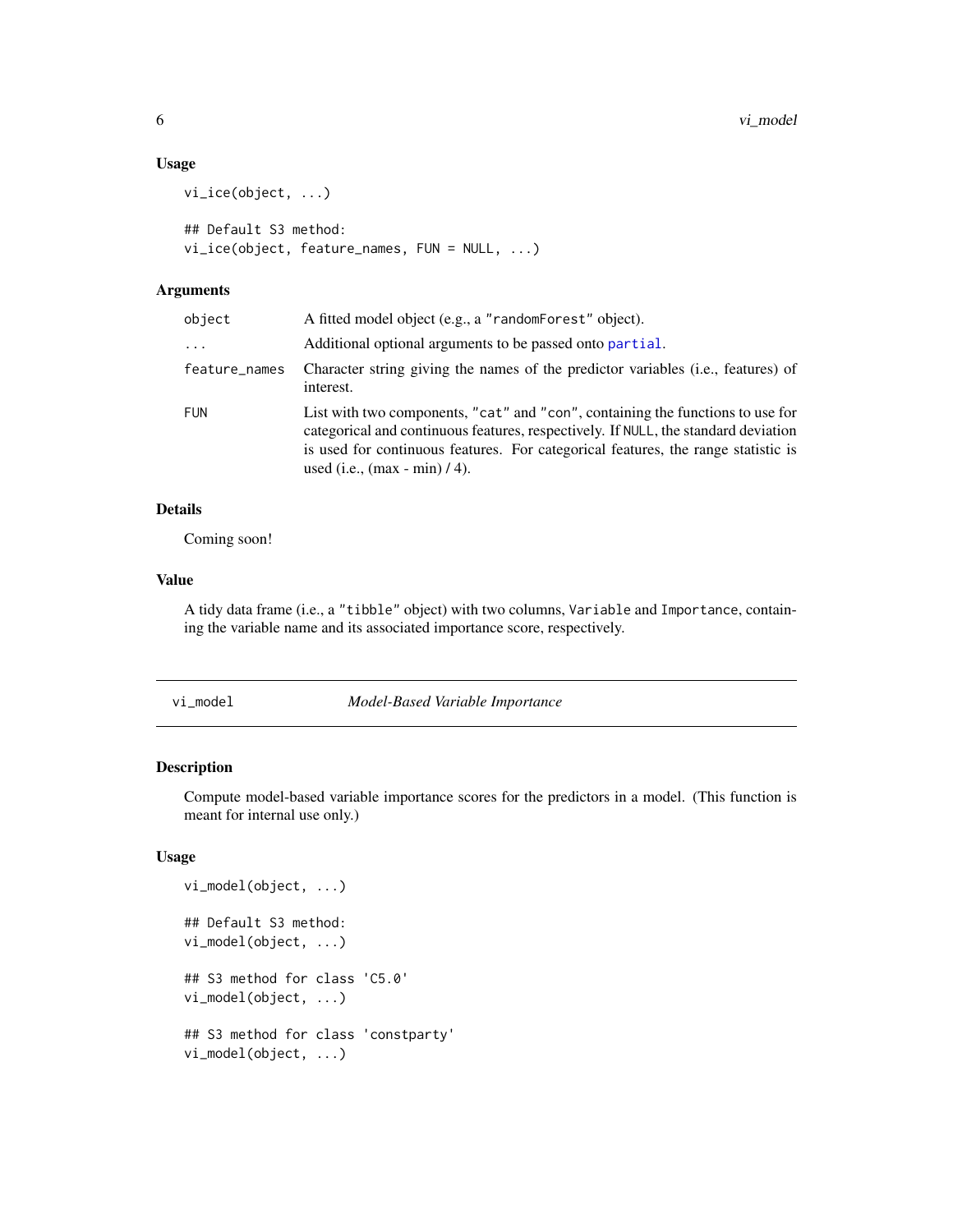```
## S3 method for class 'earth'
vi_model(object, ...)
## S3 method for class 'gbm'
vi_model(object, ...)
## S3 method for class 'H2OBinomialModel'
vi_model(object, ...)
## S3 method for class 'H2OMultinomialModel'
vi_model(object, ...)
## S3 method for class 'H2ORegressionModel'
vi_model(object, ...)
## S3 method for class 'lm'
vi_model(object, ...)
## S3 method for class 'ml_model_decision_tree_regression'
vi_model(object, ...)
## S3 method for class 'ml_model_decision_tree_classification'
vi_model(object, ...)
## S3 method for class 'ml_model_gbt_regression'
vi_model(object, ...)
## S3 method for class 'ml_model_gbt_classification'
vi_model(object, ...)
## S3 method for class 'ml_model_generalized_linear_regression'
vi_model(object, ...)
## S3 method for class 'ml_model_linear_regression'
vi_model(object, ...)
## S3 method for class 'ml_model_random_forest_regression'
vi_model(object, ...)
## S3 method for class 'ml_model_random_forest_classification'
vi_model(object, ...)
## S3 method for class 'randomForest'
vi_model(object, ...)
## S3 method for class 'RandomForest'
vi_model(object, auc = FALSE, ...)
```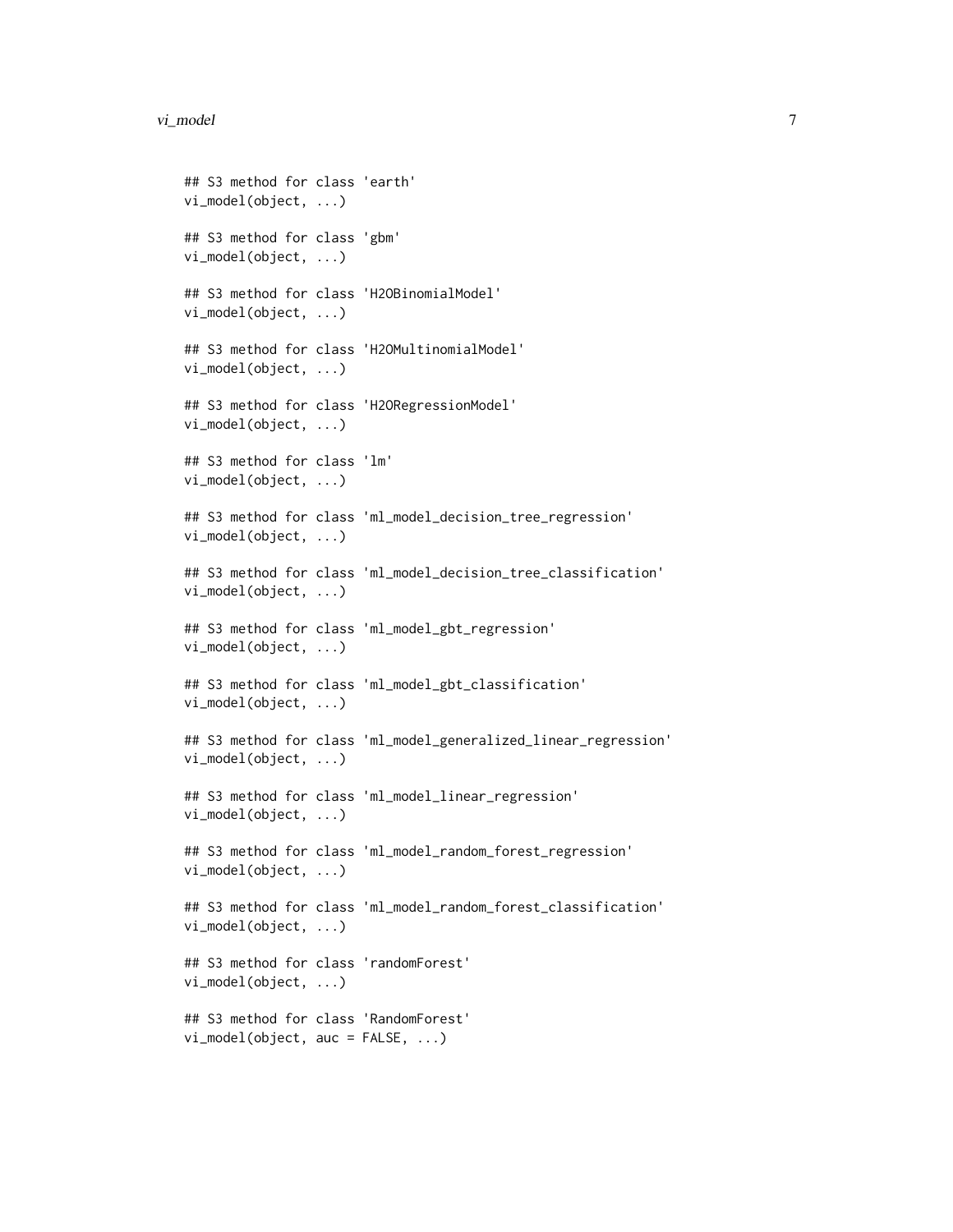```
## S3 method for class 'ranger'
vi_model(object, ...)
## S3 method for class 'rpart'
vi_model(object, ...)
## S3 method for class 'train'
vi_model(object, ...)
## S3 method for class 'xgb.Booster'
vi_model(object, ...)
```
#### Arguments

| object                  | A fitted model object (e.g., a "randomForest" object).                                                                                                                                                |
|-------------------------|-------------------------------------------------------------------------------------------------------------------------------------------------------------------------------------------------------|
| $\cdot$ $\cdot$ $\cdot$ | Additional optional arguments.                                                                                                                                                                        |
| auc                     | Logical indicating whether or not to compute the AUC-based variable scores<br>described in Janitza et al. (2012). Only available for cforest objects. See<br>varimpauc for details. Default is FALSE. |

#### Details

Coming soon!

#### Value

A tidy data frame (i.e., a "tibble" object) with two columns: Variable and Importance. For "glm"-like object, an additional column, called Sign, is also included which includes the sign (i.e., POS/NEG) of the original coefficient.

vi\_pdp *PDP-Based Variable Importance*

#### Description

Compute PDP-based variable importance scores for the predictors in a model. (This function is meant for internal use only.)

#### Usage

```
vi_pdp(object, ...)
## Default S3 method:
vi_pdp(object, feature_names, FUN = NULL, ...)
```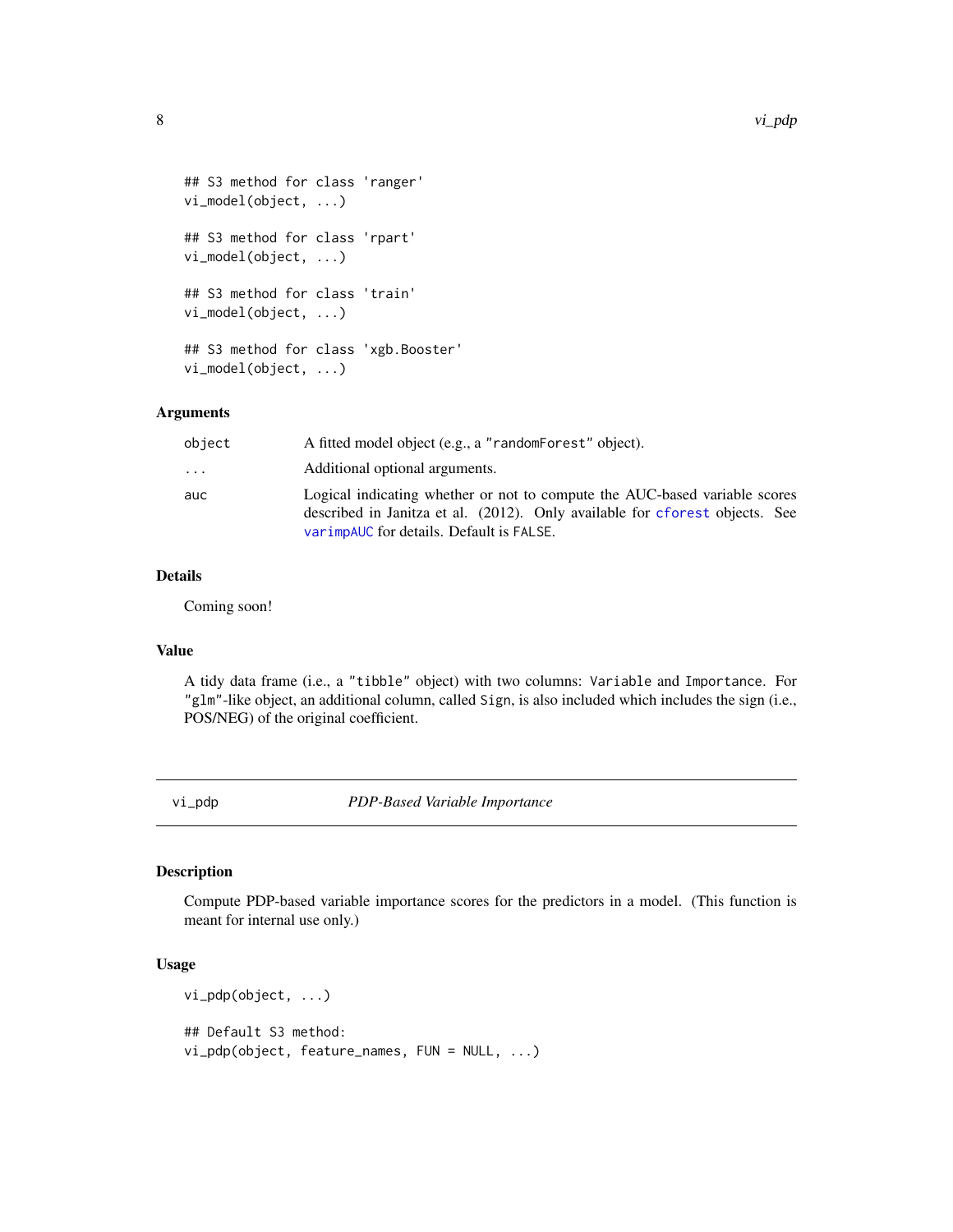#### <span id="page-8-0"></span>vi\_permute 9

#### Arguments

| object        | A fitted model object (e.g., a "randomForest" object).                                                                                                                                                                                                                                        |
|---------------|-----------------------------------------------------------------------------------------------------------------------------------------------------------------------------------------------------------------------------------------------------------------------------------------------|
| $\cdots$      | Additional optional arguments to be passed onto partial.                                                                                                                                                                                                                                      |
| feature_names | Character string giving the names of the predictor variables ( <i>i.e.</i> , features) of<br>interest.                                                                                                                                                                                        |
| <b>FUN</b>    | List with two components, "cat" and "con", containing the functions to use for<br>categorical and continuous features, respectively. If NULL, the standard deviation<br>is used for continuous features. For categorical features, the range statistic is<br>used (i.e., $(max - min) / 4$ ). |

#### Details

Coming soon!

#### Value

A tidy data frame (i.e., a "tibble" object) with two columns, Variable and Importance, containing the variable name and its associated importance score, respectively.

vi\_permute *Permutation-Based Variable Importance*

#### Description

Compute permutation-based variable importance scores for the predictors in a model. (This function is meant for internal use only.)

#### Usage

```
vi_permute(object, ...)
## Default S3 method:
vi_permute(object, train, target, metric = "auto",
  smaller_is_better = NULL, reference_class = NULL, pred_fun = NULL,
  verbose = FALSE, progress = "none", parallel = FALSE,
 paropts = NULL, ...
```
#### Arguments

| object   | A fitted model object (e.g., a "randomForest" object).                                                                                                                                              |
|----------|-----------------------------------------------------------------------------------------------------------------------------------------------------------------------------------------------------|
| $\cdots$ | Additional optional arguments. (Currently ignored.)                                                                                                                                                 |
| train    | A matrix-like R object (e.g., a data frame or matrix) containing the training data.                                                                                                                 |
| target   | Either a character string giving the name (or position) of the target column in<br>train or, if train only contains feature columns, a vector containing the target<br>values used to train object. |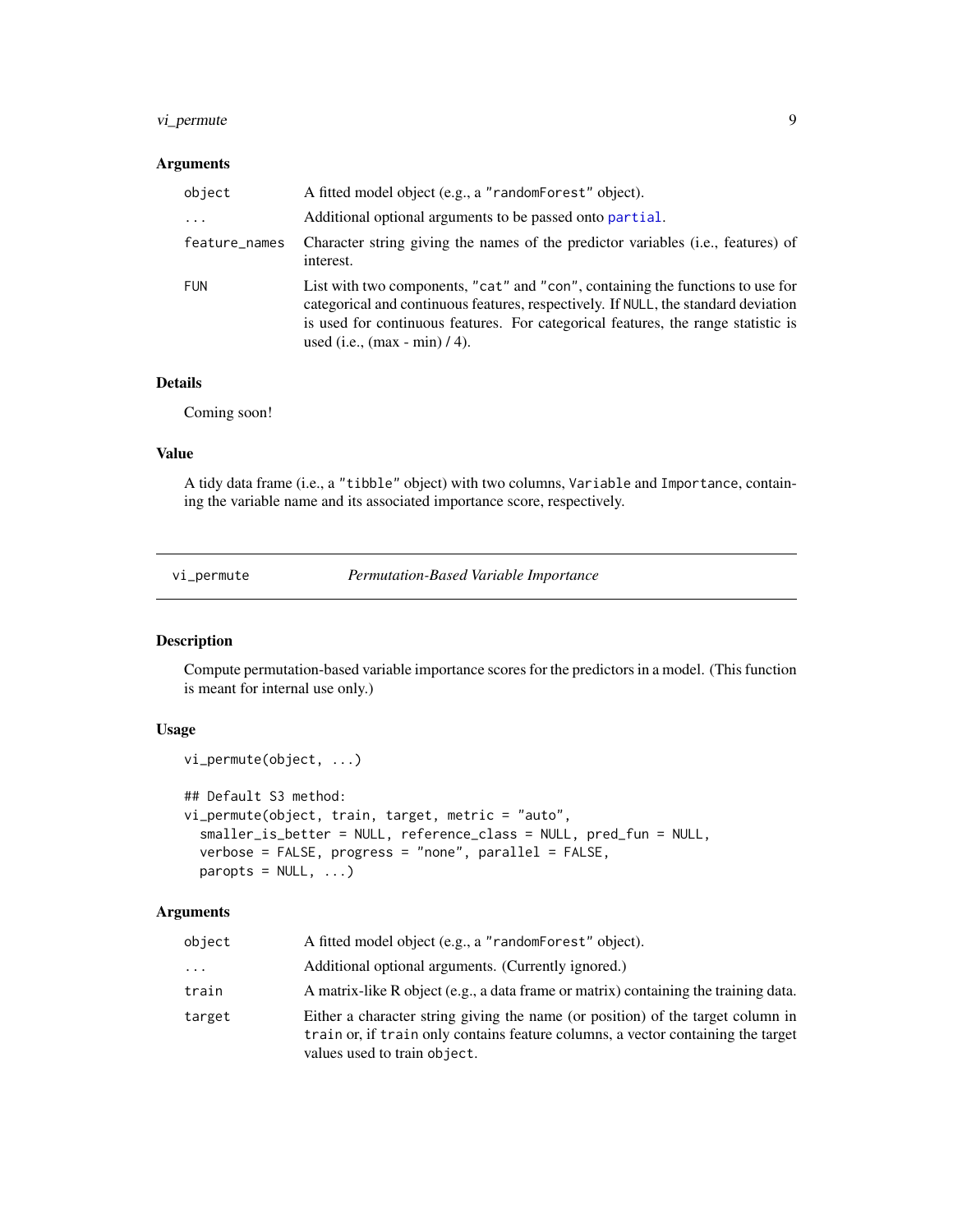<span id="page-9-0"></span>

| metric            | Either a function or character string specifying the performance metric to use<br>in computing model performance (e.g., RMSE for regression or accuracy for<br>binary classification). If metric is a function, then it requires two arguments,<br>actual and predicted, and should return a single, numeric value. Ideally, this |
|-------------------|-----------------------------------------------------------------------------------------------------------------------------------------------------------------------------------------------------------------------------------------------------------------------------------------------------------------------------------|
|                   | should be the same metric that was to train object.                                                                                                                                                                                                                                                                               |
| smaller_is_better |                                                                                                                                                                                                                                                                                                                                   |
|                   | Logical indicating whether or not a smaller value of metric is better. Default is<br>NULL. Must be supplied if metric is a user-supplied function.                                                                                                                                                                                |
| reference_class   |                                                                                                                                                                                                                                                                                                                                   |
|                   | Character string specifying which response category represents the "reference"<br>class (i.e., the class for which the predicted class probabilities correspond to).<br>Only needed for binary classification problems.                                                                                                           |
| pred_fun          | Optional prediction function that requires two arguments, object and newdata.<br>Default is NULL. Must be supplied whenever metric is a custom function.                                                                                                                                                                          |
| verbose           | Logical indicating whether or not to print information during the construction<br>of variable importance scores. Default is FALSE.                                                                                                                                                                                                |
| progress          | Character string giving the name of the progress bar to use. See create_progress_bar<br>for details. Default is "none".                                                                                                                                                                                                           |
| parallel          | Logical indicating whether or not to run vi_permute() in parallel (using a back-<br>end provided by the foreach package). Default is FALSE. If TRUE, an appropriate<br>backend must be provided by foreach.                                                                                                                       |
| paropts           | List containing additional options to be passed onto foreach when parallel = TRUE.                                                                                                                                                                                                                                                |

#### Details

Coming soon!

#### Value

A tidy data frame (i.e., a "tibble" object) with two columns: Variable and Importance. For "glm"-like object, an additional column, called Sign, is also included which gives the sign (i.e., POS/NEG) of the original coefficient.

#### Examples

```
## Not run:
# Load required packages
library(ggplot2) # for ggtitle() function
library(mlbench) # for ML benchmark data sets
library(nnet) # for fitting neural networks
# Simulate training data
set.seed(101) # for reproducibility
trn <- as.data.frame(mlbench.friedman1(500)) # ?mlbench.friedman1
# Inspect data
tibble::as.tibble(trn)
```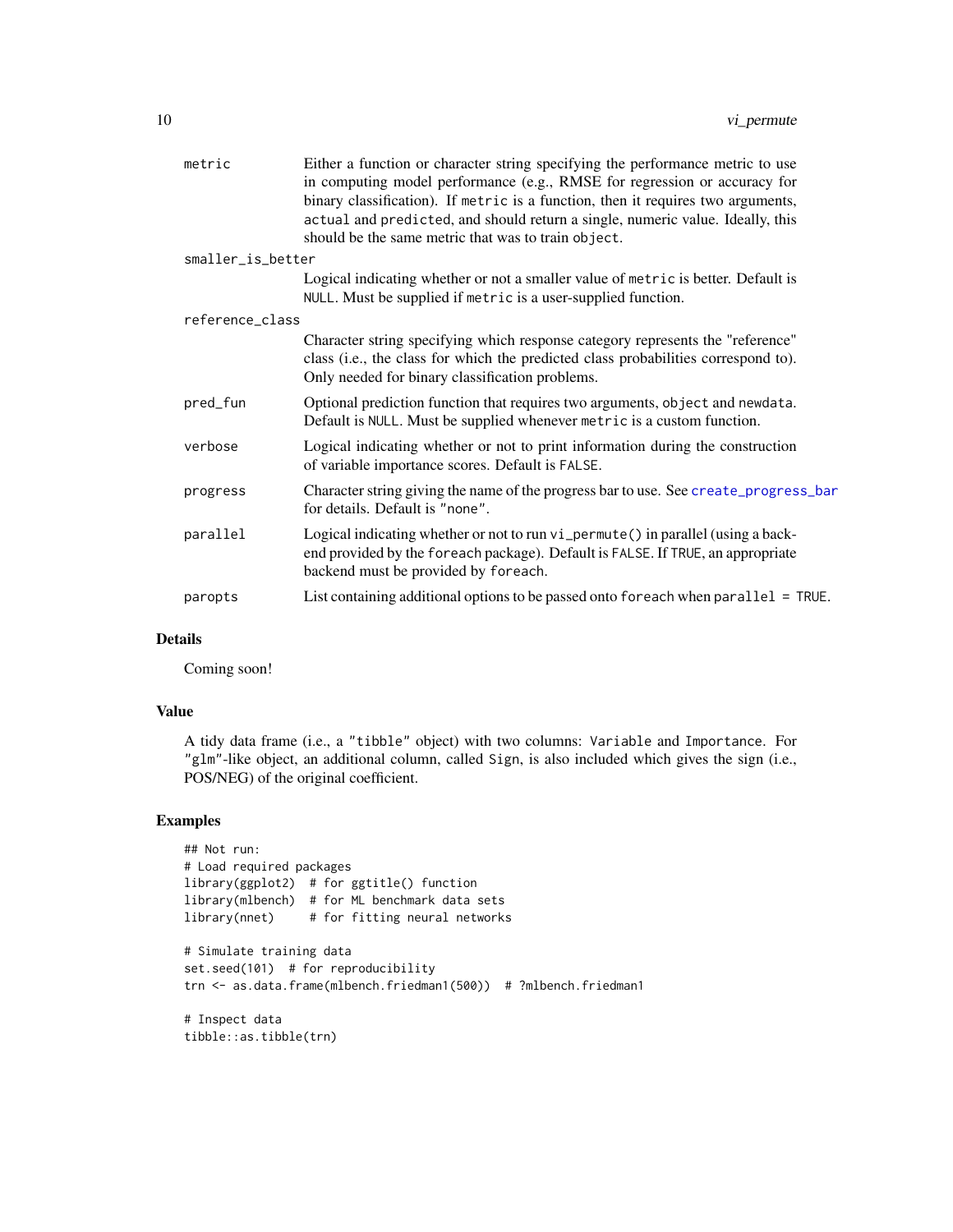#### vi\_permute 11

```
# Fit PPR and NN models (hyperparameters were chosen using the caret package
# with 5 repeats of 5-fold cross-validation)
pp \le -ppr(y \sim ., data = trn, nterns = 11)set.seed(0803) # for reproducibility
nn \le nnet(y \sim ., data = trn, size = 7, decay = 0.1, linout = TRUE,
           maxit = 500# Plot VI scores
set.seed(2021) # for reproducibility
p1 <- vip(pp, method = "permute", target = "y", metric = "rsquared",
         pred_fun = predict) + ggtitle("PPR")
p2 <- vip(nn, method = "permute", target = "y", metric = "rsquared",
          pred_fun = predict) + ggtitle("NN")
grid.arrayange(p1, p2, ncol = 2)# Mean absolute error
mae <- function(actual, predicted) {
  mean(abs(actual - predicted))
}
# Permutation-based VIP with user-defined MAE metric
set.seed(1101) # for reproducibility
vip(pp, method = "permute", target = "y", metric = mae,smaller_is_better = TRUE,
   pred_fun = function(object, newdata) predict(object, newdata) # wrapper
) + ggtitle("PPR")
```
## End(Not run)